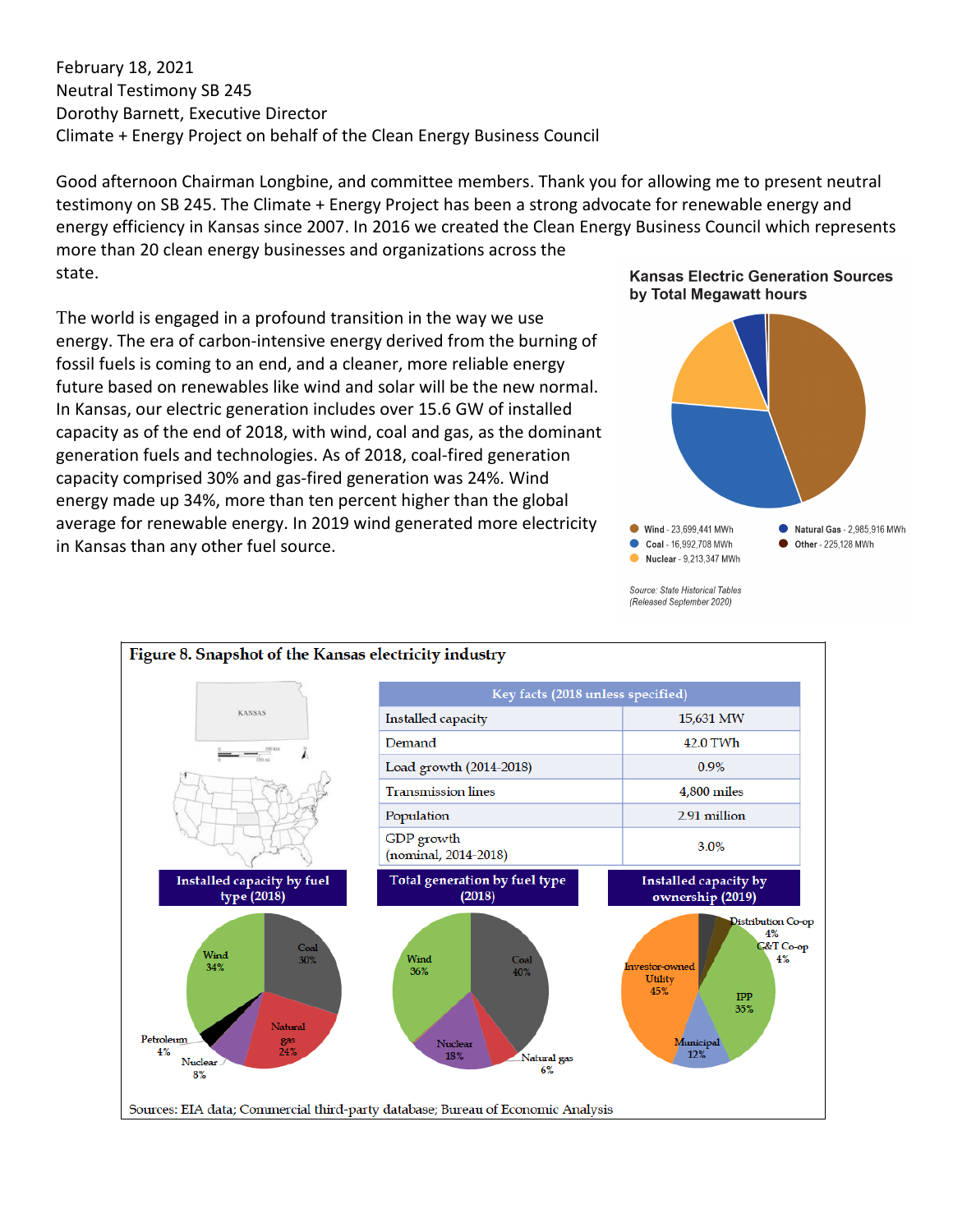How long this energy transition will take is still a matter of fierce debate. A recent report from the World Economic Forum's Global Future Council on Energy, *[The Speed of the Energy Transition](https://www.weforum.org/whitepapers/the-speed-of-the-energy-transition)[1](#page-1-0)* offers compelling evidence that stakeholders in the global energy system must prepare for change urgently, because it is coming fast.

The report, examines a key question: will the energy transition be gradual or rapid? A gradual transition means that oil, gas, and coal remain the dominant energy sources even as renewable energy supply increases at a steady but linear rate. A rapid transition, means that renewables like wind and solar quickly start to supplant fossil fuels as their supply increases at an exponential rate, following the familiar S-curve growth pattern of new technologies like personal computers and mobile phones. It means that renewables supply all the net growth in global electricity demand, displacing oil, gas, and coal —with demand for fossil fuels peaking this decade.

The Kansas wind industry is not only a major economic development driver for the state but a key factor in our declining carbon emissions, avoiding more than 9 million metric tons of carbon annually. Our power sector emissions have reduced 40% over the past 20 years, primarily due to investments in wind energy. Emissions from our transportation and industry sectors have remained relatively stable.

Despite a top ten solar resource with more sunny days than Florida, Kansas has just under 80 MW of installed solar power. Wood McKenzie's 4th quarter solar market report projects utility PV capacity will more than double in the next five years. Kansas is poised to grow our utility PV market as more cities and businesses push utilities for additional renewable energy options.





Source: Wood Mackenzie, Federal Energy Regulatory Commission (for all other technologies)

<span id="page-1-0"></span><sup>1</sup> <https://www.weforum.org/whitepapers/the-speed-of-the-energy-transition>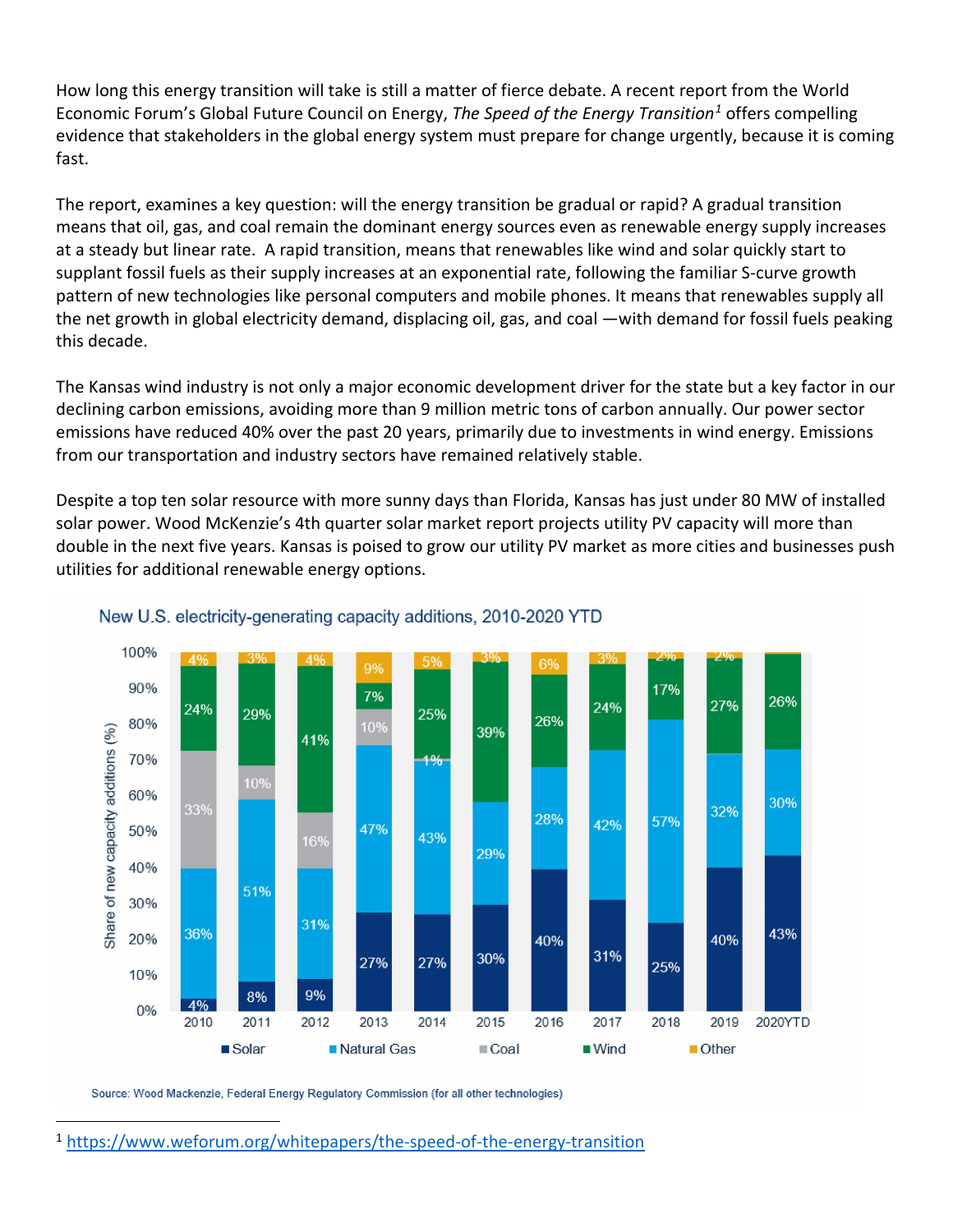The question of the timing of the energy transition is a critical one: either the tipping point is right before our eyes as we've experienced here in Kansas, or it is far into the future, beyond the planning horizon of most companies. If stakeholders, whether they are governments setting policy, or utilities making investment decisions, assume a gradual transition while the trajectory is actually a rapid one, they will end up making the wrong decisions. Kansans will bear the costs of uneconomic investments and even more stranded high-carbon assets.

According to the evidence outlined in *[The Speed of the Energy Transition](https://www.weforum.org/whitepapers/the-speed-of-the-energy-transition),* we're clearly experiencing a rapid energy transition scenario. The question will be whether Kansas utilities will continue their investments in the lowest cost resource or try to retire coal assets in favor of more expensive gas plants.

According to a July [2](#page-2-0)019 Forbes article<sup>2</sup> Cheap Clean Energy Makes New Natural Gas A Risky Bet *Utility Regulators Should Avoid,* new natural gas rarely makes economic sense, even without considering externalities like greenhouse gas emissions. Solar-plus-storage is now competitive with new natural gas-fired power plants on energy, capacity, and other grid services. Investment firm [Lazard pegs](https://www.lazard.com/media/450773/lazards-levelized-cost-of-energy-version-120-vfinal.pdf) the cost of new combined cycle natural gas generation at \$41-74 per megawatthour (MWh). The same report finds unsubsidized solar costs at \$36-46/MWh and wind costs at \$29- 56 (significantly lower with federal tax credits).

As clean energy advocates, it's difficult to stand before you and not be able to enthusiastically support this bill. Well-done securitization is possible. They've done it in New Mexico and in Colorado. A welldone securitization bill could have lasting beneficial effects on utility scale and distributed renewable energy and Kansas ratepayers as we transition to clean energy at a more rapid pace. Kansas has first-hand experience with the economic and environmental benefits from clean energy and there is an appetite for more from businesses, cities and Kansas citizens. Unfortunately, there is no mention of renewable energy in this bill.

Previous versions of this bill specifically called out renewable energy investments and least-cost supply side and demand side resources, neither of which I can find in the current bill. Despite passing the Kansas Energy Efficiency Investment Act six years ago, Kansas remains 48th on the American Council for a Clean Energy Economy's energy efficiency scorecard. As electricity costs rise, we must find ways to finance energy efficiency programs for low- and moderate-income Kansans, securitization proceeds could fill that need.

Additionally, a cornerstone of good securitization legislation is a requirement that ratepayers share in the financial benefits created through securitizing assets that no longer meet the used and useful definition. The only mention of net savings I can find in the bill say, "Expected to provide net quantifiable benefits to customers when compared to the costs that would result from the application of the traditional method of financing." A clearer requirement for ratepayer savings is needed.

Lastly, HB 2381, a state energy plan bill introduced last week would stand up a taskforce to create a state energy plan. Would it make more sense to create well-done securitization through that process?

<span id="page-2-0"></span><sup>&</sup>lt;sup>2</sup> [https://www.forbes.com/sites/energyinnovation/2019/07/10/utility-regulators-should-avoid-risky-bets-on](https://www.forbes.com/sites/energyinnovation/2019/07/10/utility-regulators-should-avoid-risky-bets-on-new-natural-gas/#3bff6cd974fa)[new-natural-gas/#3bff6cd974fa](https://www.forbes.com/sites/energyinnovation/2019/07/10/utility-regulators-should-avoid-risky-bets-on-new-natural-gas/#3bff6cd974fa)